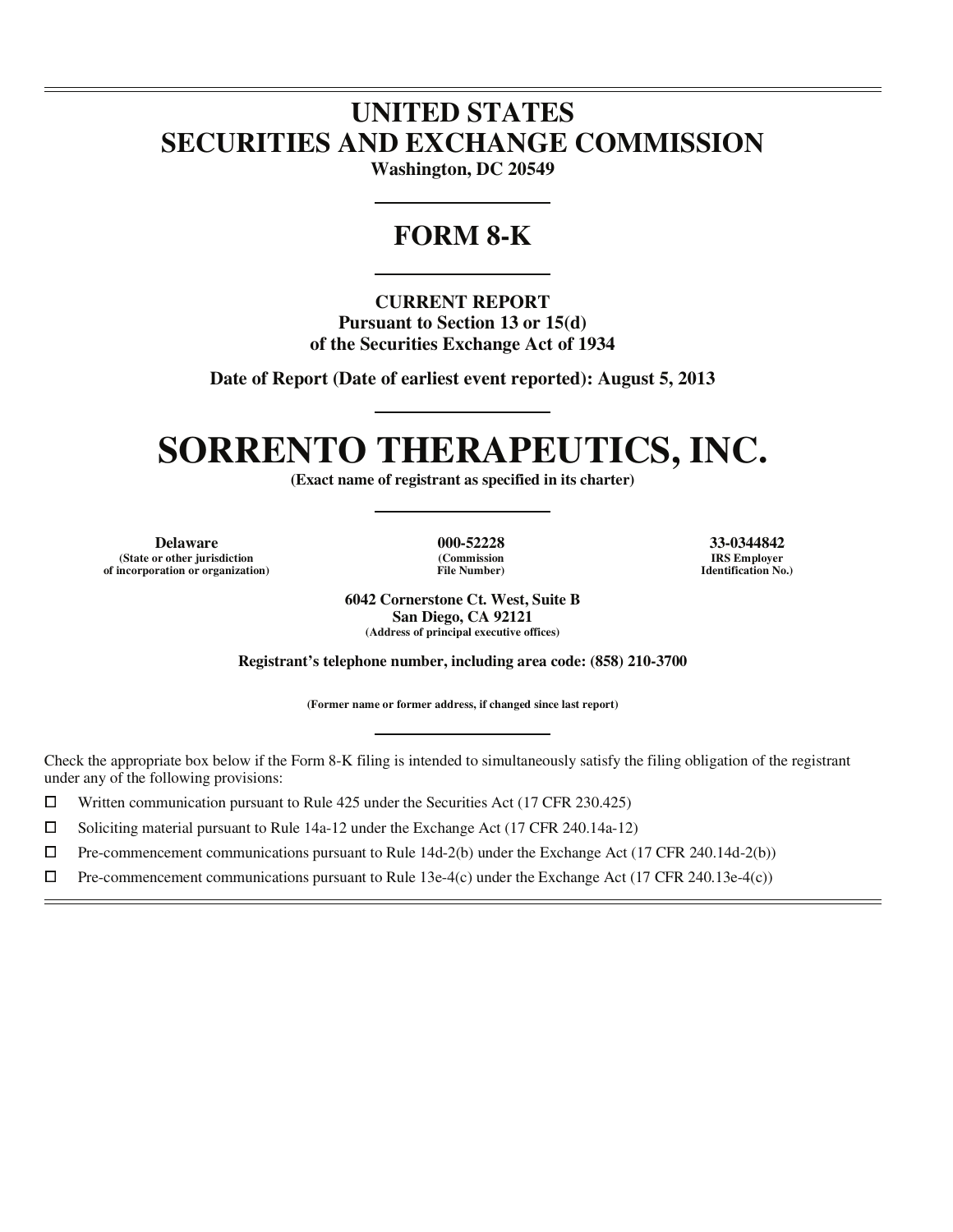## **Item 8.01 Other Events.**

On August 5, 2013, Sorrento Therapeutics, Inc. (the "Company") issued a press release announcing that IGDRASOL has received official meeting minutes from an End-of-Phase 2 meeting for Cynviloq™ with the U.S. Food and Drug Administration. A copy of the press release is attached hereto as Exhibit 99.1.

### **Item 9.01 Financial Statements and Exhibits.**

(d) Exhibits

| Exhibit No. | <b>Description</b>                  |
|-------------|-------------------------------------|
| 99.1        | Press Release issued August 5, 2013 |

## SIGNATURE

Pursuant to the requirements of the Securities Exchange Act of 1934, the Registrant has duly caused this report to be signed on its behalf by the undersigned hereunto duly authorized.

Dated: August 5, 2013

SORRENTO THERAPEUTICS, INC.

By: /s/ Richard Vincent

Name: Richard Vincent Title: Chief Financial Officer and Secretary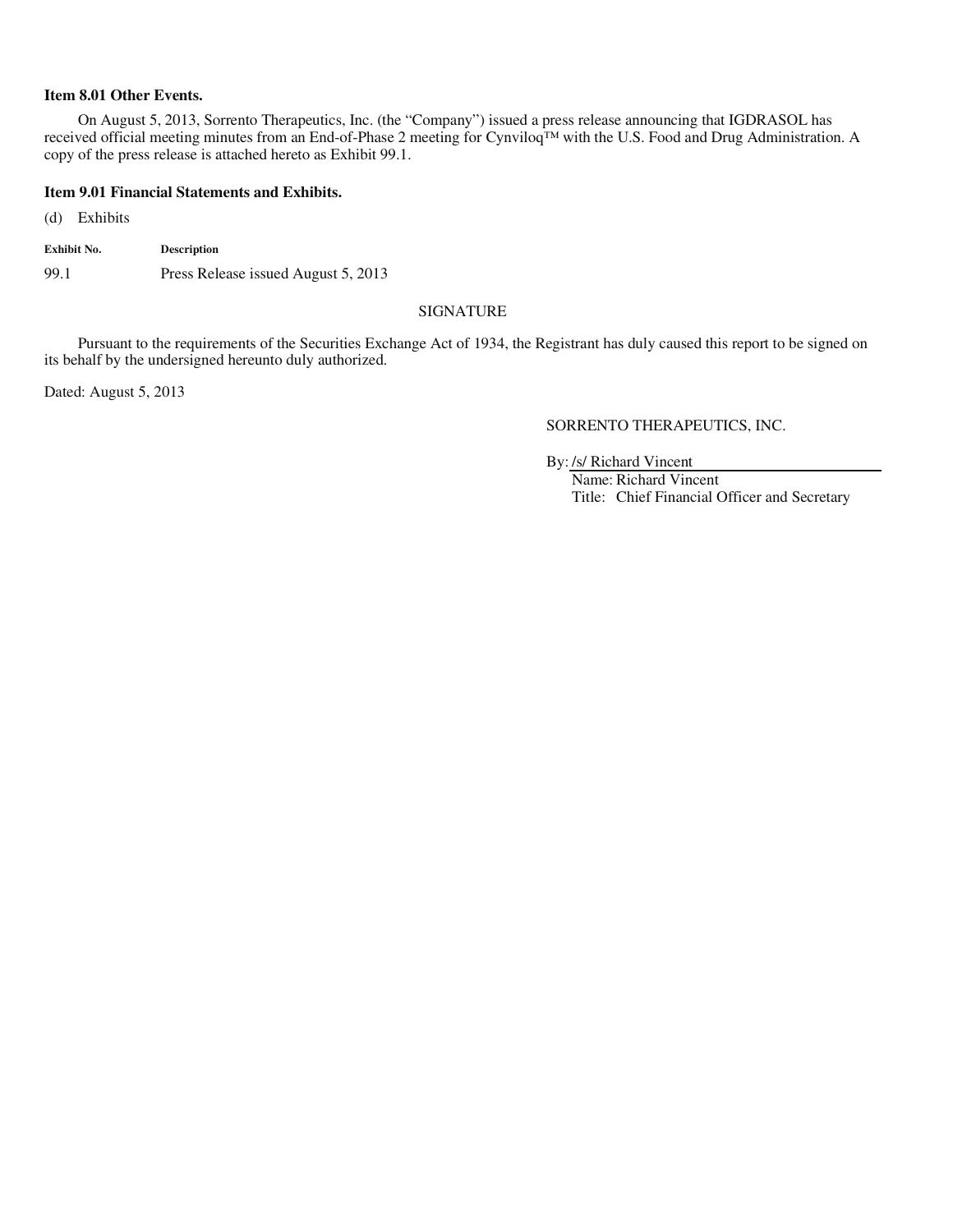## **Sorrento Therapeutics and IGDRASOL Proceed with Development of Cynviloq™ under 505 (b)(2) Bioequivalence Regulatory Pathway**

## **Official Minutes from End-of-Phase 2 FDA Meeting Provide Clarity on Next Steps**

SAN DIEGO and IRVINE, Calif., Aug. 5, 2013 /PRNewswire/ — Sorrento Therapeutics, Inc. (OTCQB: SRNE; SRNED; Sorrento) and IGDRASOL announced today that IGDRASOL has received official meeting minutes from an End-of-Phase 2 meeting for Cynviloq™ (or IG-001) with the US Food and Drug Administration (FDA). Cynviloq™ (paclitaxel polymeric micelle) is initially under development for the treatment of metastatic breast cancer (MBC) and non-small cell lung cancer (NSCLC) in the US. The FDA Division of Oncology Products 1 agreed that the data available from: (i) the postmarketing surveillance (PMS) studies conducted in ex-US territories for MBC and NSCLC, (ii) Phase 1-3 studies for MBC, and (iii) Phase 1-2 studies in NSCLC, Ovarian, Bladder, and Pancreatic cancers are sufficient to support pursuing the 505(b)(2) Bioequivalence (BE) regulatory submission pathway approach using Abraxane® and Taxol® as the Reference Listed Drugs. Abraxane® is an albumin-bound paclitaxel (nab-paclitaxel) product approved for MBC and NSCLC indications. Taxol® is a cremophor-based paclitaxel product approved for these indications as well as other cancer indications. IGDRASOL anticipates filing its BE protocol with the FDA within a month.

"Now with the regulatory pathway clearly defined, we intend to initiate the pivotal BE study of Cynviloq™ in patients with MBC before year end, and our NDA filing could be as early as 2015 for both MBC and NSCLC indications", said Vuong Trieu Ph.D., CEO of IGDRASOL.

Sorrento has the right to acquire IGDRASOL pursuant to a previously-announced option agreement, entered into in March 2013.

## **About Cynviloq™**

Cynviloq™ is a next-generation, branded, micellar diblock copolymeric paclitaxel formulation currently approved and marketed in several countries as Genexol-PM®. It has completed Phase 1-2/3 and PMS trials in MBC and NSCLC, and Phase 1-2 studies in pancreatic, ovarian and bladder cancers in the US and/or ex-US territories.

## **About Sorrento Therapeutics**

Sorrento Therapeutics, Inc. is a publicly-traded, development-stage biopharmaceutical company engaged in the acquisition, discovery, development and commercialization of proprietary drug therapeutics for addressing significant unmet medical needs in the Unites States, Europe and additional international markets. Sorrento Therapeutics' primary therapeutic focus is oncology